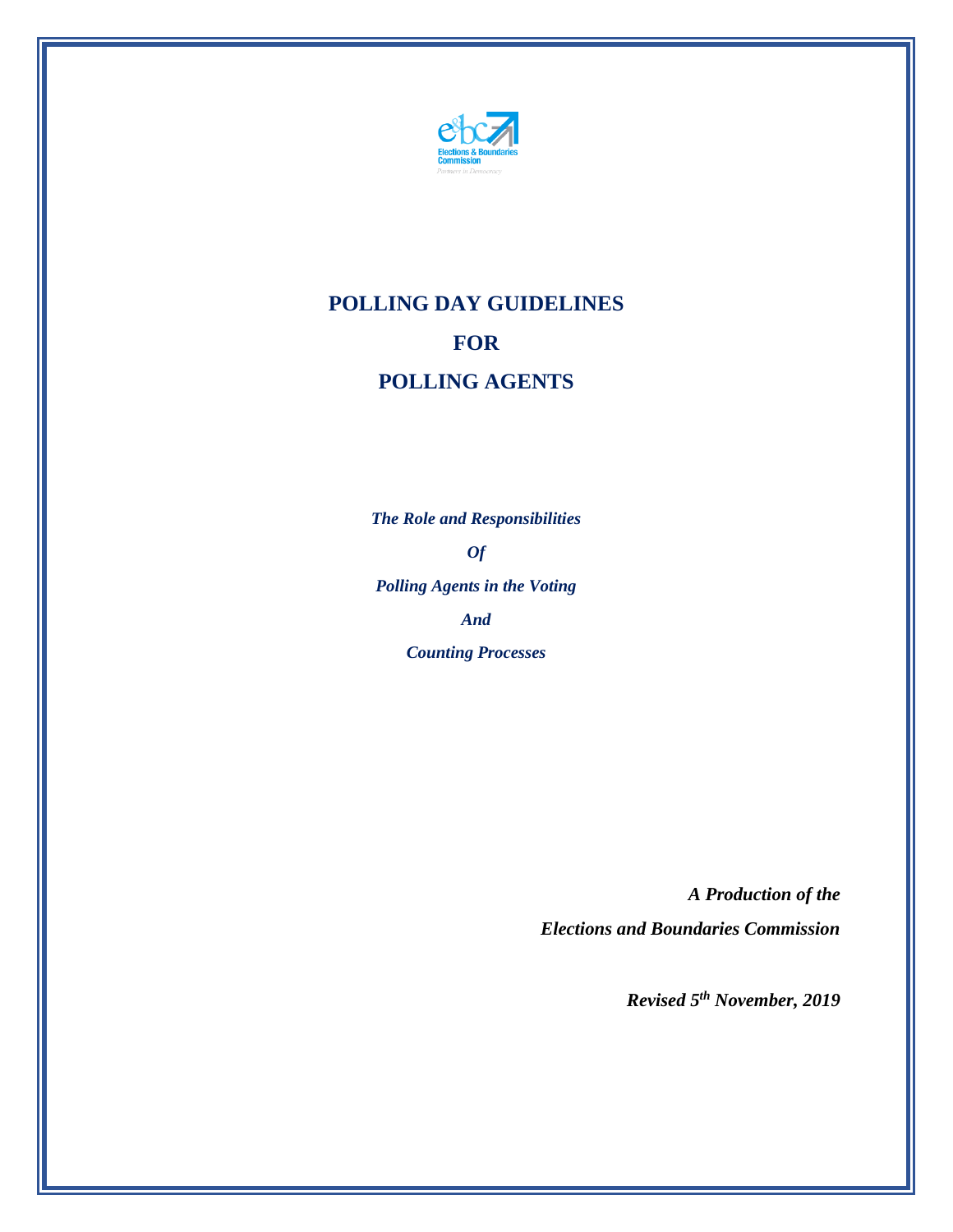*To the Polling Agent*

*Your appointment as Polling Agent makes you an essential stakeholder in the election process. However, you will not be able to seek the interest of your Candidate if you are not familiar with the activities which take place in a polling station.* 

*It is with the aim of assisting you to perform your functions effectively, and in accordance with the Election Rules, that these guidelines have been prepared.*

*Bear in mind at all times, that while you are expected to protect the interest of your Candidate, the Presiding Officer is the manager of the polling station and his decision in all matters is final.* 

*If you experience any difficulties, either during the taking of the poll or while the count is being conducted, which in your view might negatively affect your performance, you should immediately notify the Presiding Officer.* 

#### **Note: In the text, ER refers to election rule.**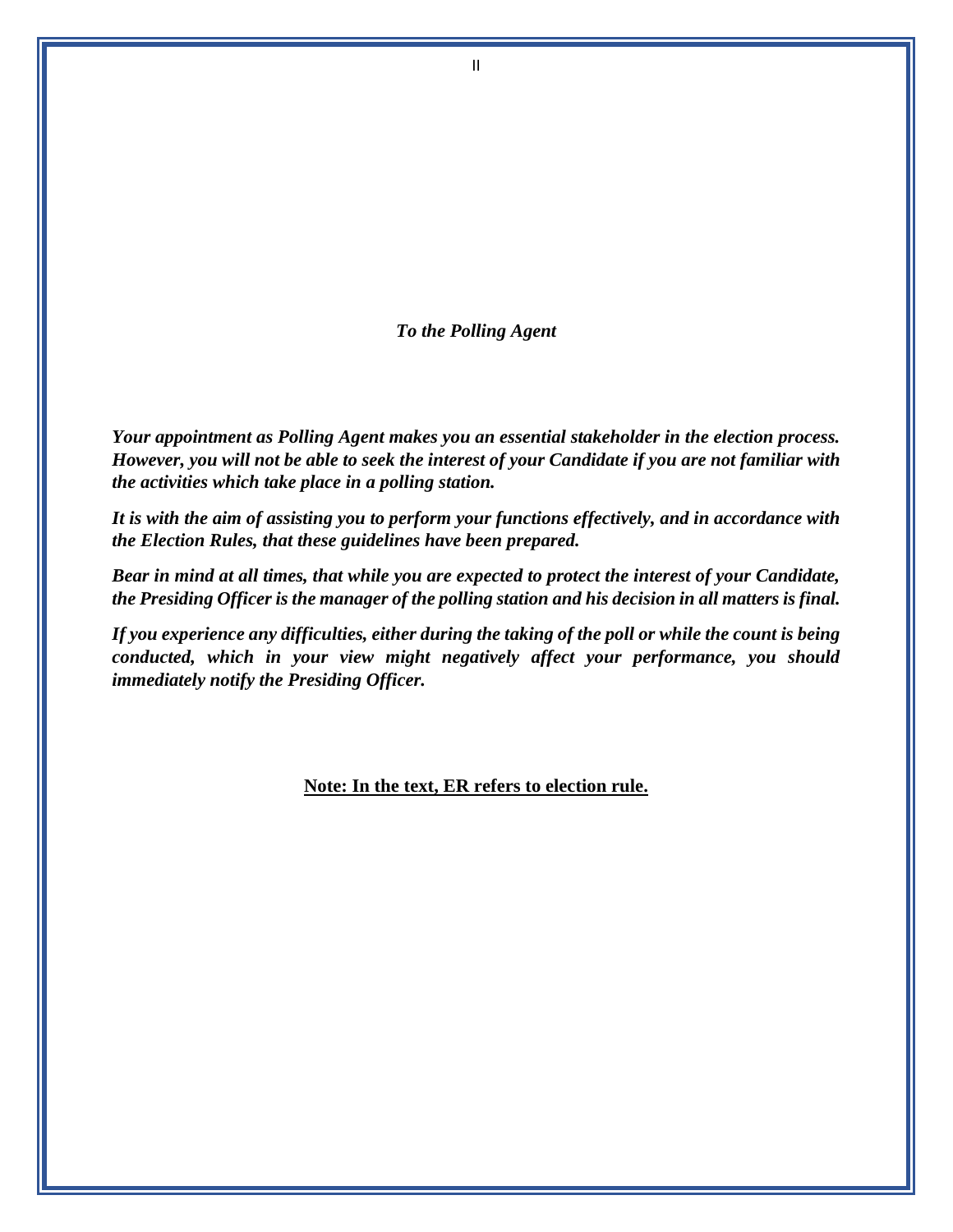## **TABLE OF CONTENTS**

#### **PAGE NO.**

## **1. Role and Responsibilities**

## **2. Overview of the Voting Process**

## **3. Voting Steps**

## **4. Functions of the Polling Agent**

III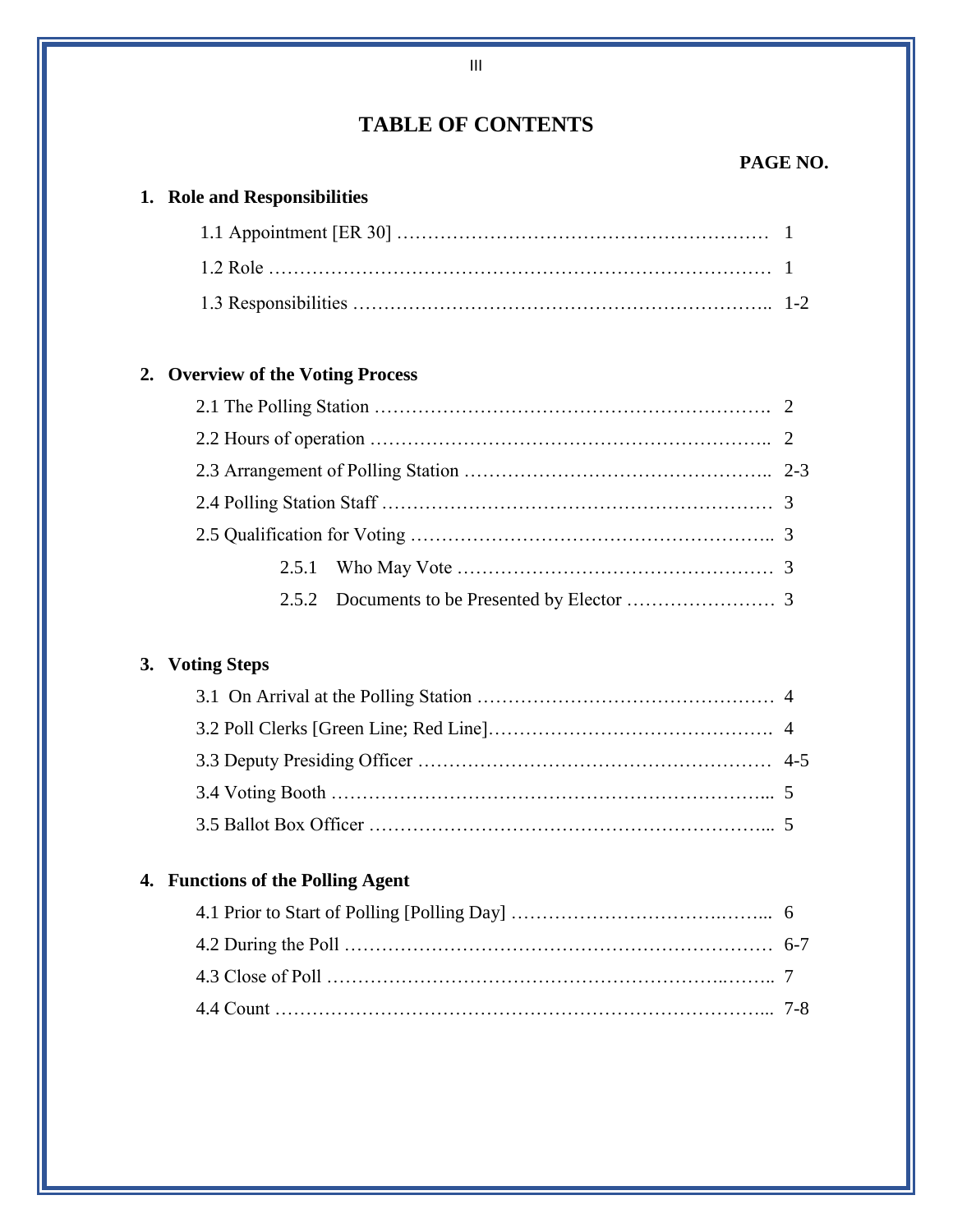Polling Agents are representatives of Candidates, officially designated and authorized to monitor the polling and counting processes on behalf of their Candidates at the specific polling station to which assigned.

#### **1. ROLE AND RESPONSIBILITIES**

#### **1.1 Appointment [ER 30]**

Each Candidate or his Election Agent may appoint one Polling Agent to attend at each polling station in the constituency being contested. The appointment is made on the **Form No. 49** in the Prescribed Forms Rules. A Polling Agent, when appointed, must make the required Declaration of Secrecy **[Form No. 51** in the Prescribed Forms Rules] before a Justice, a Returning Officer or Election Clerk. Both documents must be presented by the Polling Agent to the Presiding Officer of the polling station to which he has been assigned, on arrival at the location.

**It is to be noted, that the absence of a Polling Agent during the proceedings, whether pre-poll, during the poll or after the poll, does not invalidate any act done once such act was otherwise duly done.** 

#### **1.2 Role**

- $\div$  To monitor all aspects of the voting and counting processes, except the marking of the ballot paper.
- $\mathbf{\hat{P}}$  Prior to the start of polling, to inspect the Forms intended for use during the proceedings; to examine the ballot box and poll card box to ensure that they are empty; and to inspect the voting booth to ensure that there is nothing left there which may, in any way, influence the voter as to how to mark the ballot paper.
- $\div$  To request and obtain from the Presiding Officer information which they consider necessary and relevant to the voting and counting processes.

#### **1.3 Responsibilities**

- To perform their functions in accordance with the Election Rules.
- $\cdot \cdot$  To conduct themselves in a conscientious and objective manner at all times while performing their functions.
- $\bullet$  To cooperate fully with the instructions of the Presiding Officer.

- 1 -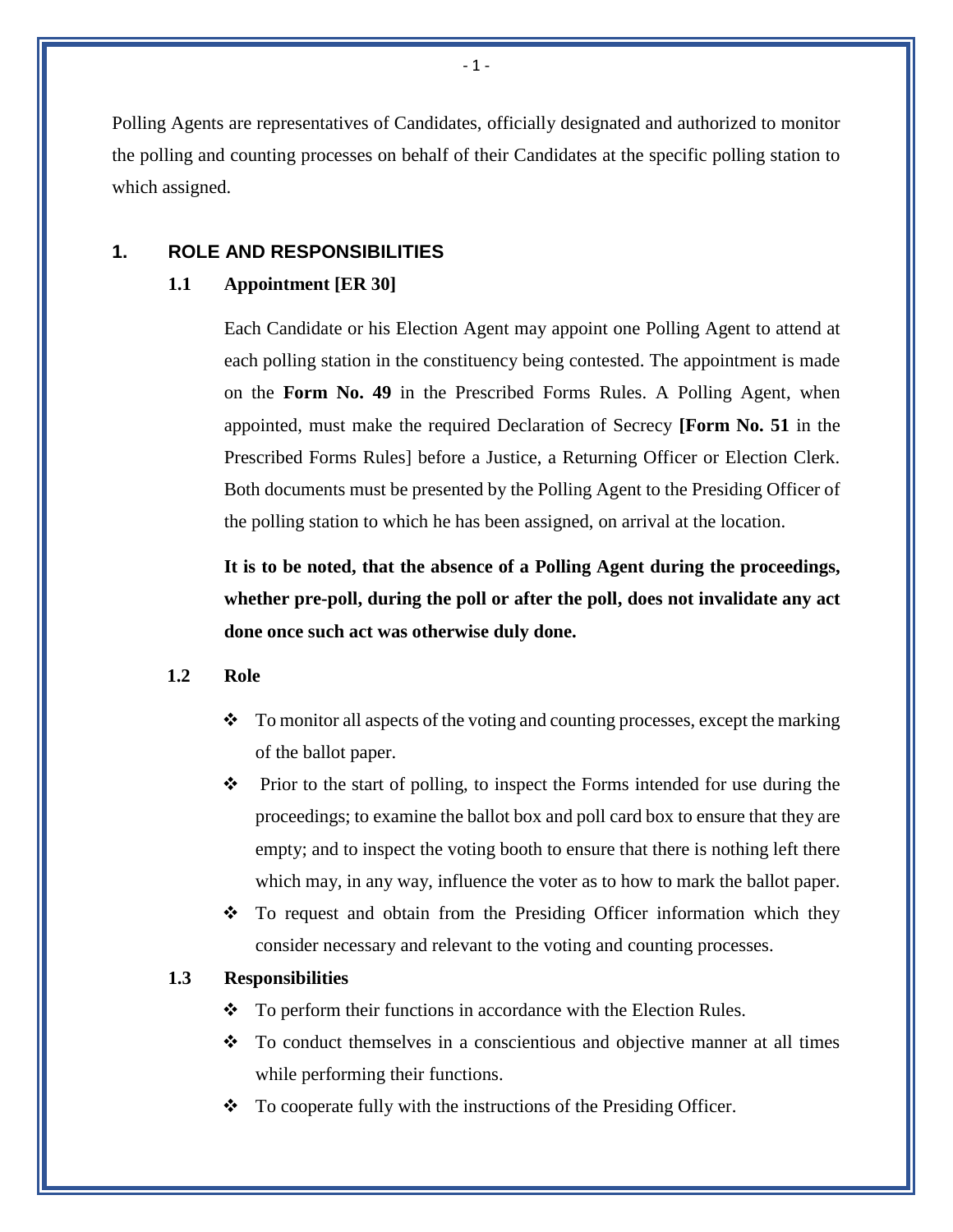- $\bullet$  To refrain from interfering with the polling station officials in the performance of their duties.
- $\bullet$  To bring to the attention of the Presiding Officer any action which they consider does not accord with the Election Rules.
- $\bullet$  To refrain from interacting with, or attempting to influence any voter, from the time the voter enters the polling station, until the elector leaves the polling station.

#### **2. OVERVIEW OF THE VOTING PROCESS**

#### **2.1 The Polling Station**

The area designated as a polling station comprises the room or building in which the voting takes place, and the compound on which the building stands. However, the polling station limit extends to 100 yards from the perimeter of said compound. Except for persons waiting to vote or persons authorized by the Commission/Returning Officer, **all other persons are prohibited from assembling or remaining within the limits of the polling station**.

#### **2.2 Hours of Operation**

The hours prescribed for the taking of the poll are 6:00 a.m. to 6:00 p.m. continuously. While no electors are allowed to join the line after 6:00 p.m, the Presiding Officer shall allow those persons already in the queue at 6:00 p.m. to cast their vote, before announcing the close of the poll.

#### **2.3 Arrangement of the Polling Station**

The polling station is arranged, as far as practicable, in accordance with the designed layout. The layout is designed to allow a smooth flow from the entrance to the exit, and, most importantly, to ensure that electors are able to mark their ballot papers in privacy. The layout features a two-line system [a green line and a red line] to speed up the process. The arrangement also allows for Polling Agents to be so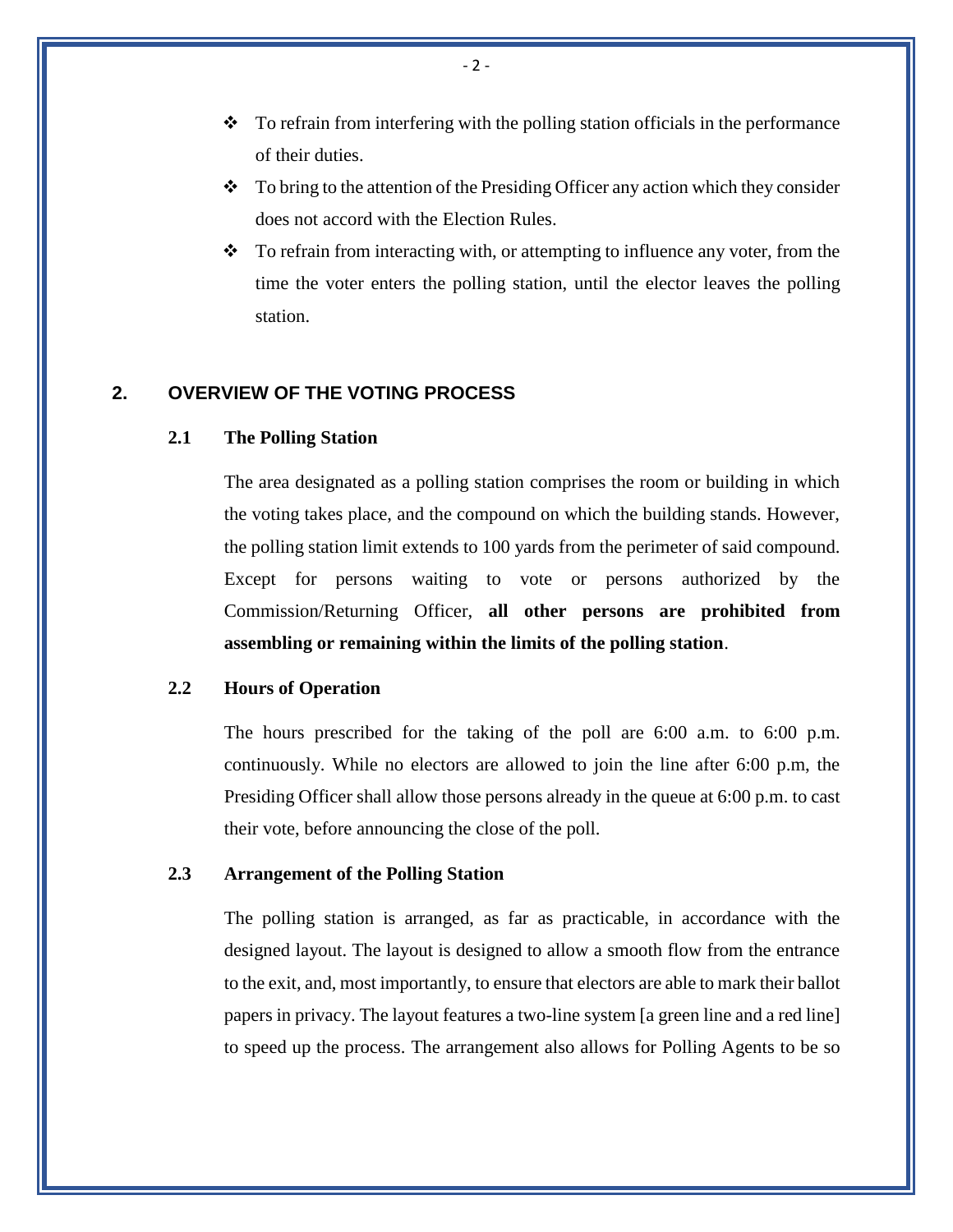located that they may easily witness the proceedings, and so that they may not interact with prospective voters while they are in the polling station.

#### **2.4 Polling Station Staff**

The polling station staff consists of:

- a. The Presiding Officer- **[The manager of the polling station with the authority to remove from the polling station any person who behaves in a disorderly manner; tries to influence an elector to vote in a certain manner; or interrupts the proceedings];**
- b. One Deputy Presiding Officer;
- c. Two Poll Clerks [a Green line Poll Clerk and a Red line Poll Clerk]; and
- d. One Ballot Box Officer.

Where there are multiple polling stations on the compound, one or more Information Officer/s as necessary.

#### **2.5 Qualification for Voting**

#### **2.5.1 Who May Vote**

A person whose registration record appears in the unit register of electors for that polling division, or whose name appears on the revised list of electors or supplemental list (if any) for that polling division **[ER 36]**.

#### **2.5.2 Documents to be presented by Elector**

A valid ID Card and a poll card [if available]. Persons who do not present either or both of these documents but who satisfy the requirements of 2.5.1 above shall be permitted to vote. [Persons whose names appear on the List of Electors and who are in possession of a valid ID card may follow the Green arrow. All other persons may follow the Red arrow].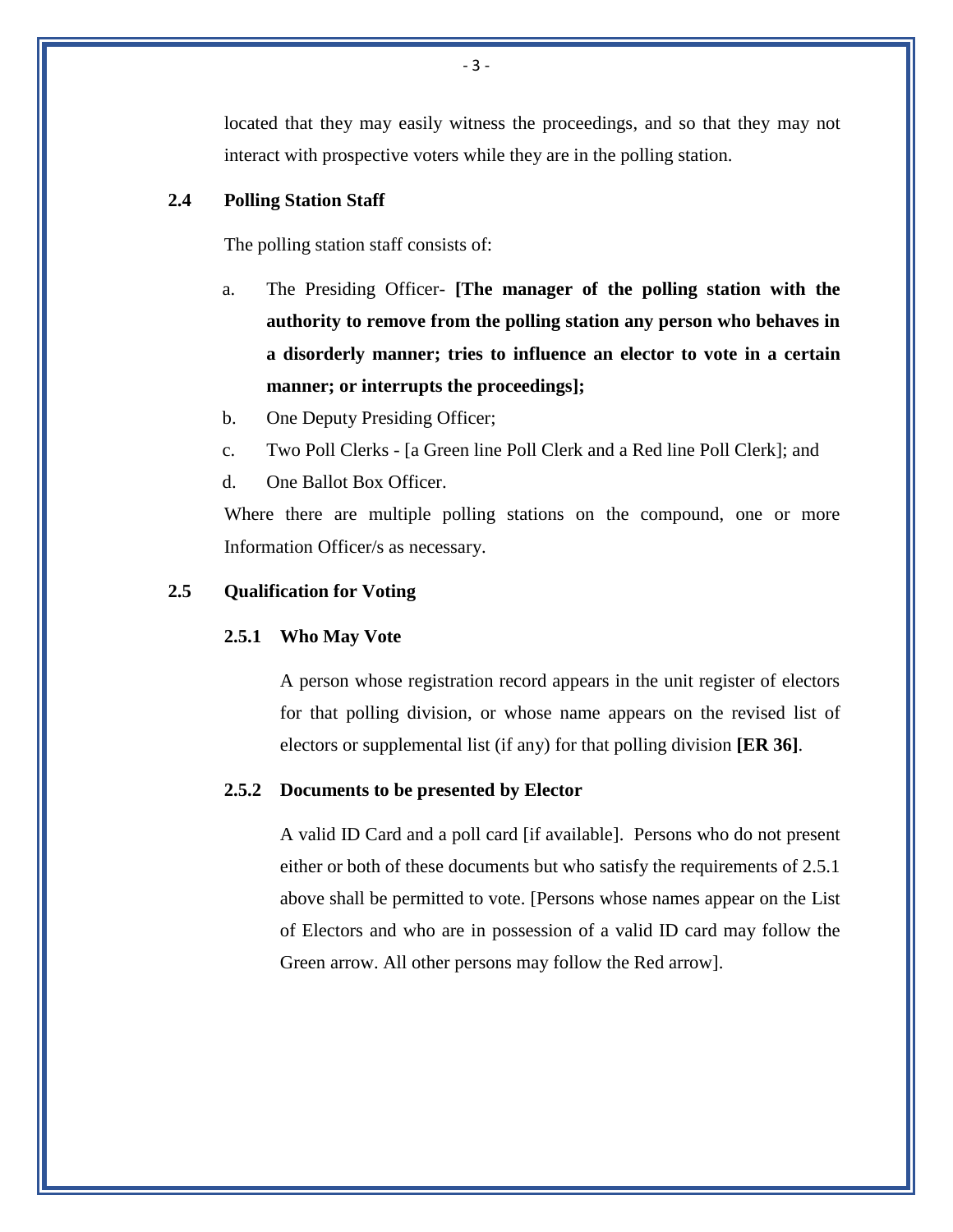#### **3. VOTING STEPS**

#### **3.1 On Arrival at the Polling Station**

Elector checks the list of electors posted outside the polling station to ensure that his name appears thereon. Where the name does not appear, the elector seeks information from either the Information Officer [if assigned] or the Presiding Officer of the polling station.

#### **3.2 Poll Clerks [Green line; Red line]**

- $\triangleleft$  Elector joins the green line if his name is on the list and in possession of a valid ID Card. All others must follow the Red line.
- Presents ID Card and poll card to the Poll Clerk. If the poll card is not presented, one will be prepared by the Poll Clerk.
- Elector's name is checked against the list of electors to ensure that he is qualified to vote at that polling station.
- $\triangle$  Elector's poll card is completed and the consecutive number assigned to him is entered on the poll card.
- Elector signs the poll card in the presence of the Poll Clerk and proceeds with the poll card and his ID Card to the Deputy Presiding Officer. If no ID Card is presented, a check must be made in the unit register (binder) for the elector's registration record. The appropriate Affirmation [Elector without ID Card] must be made.

#### **3.3 Deputy Presiding Officer**

- $\div$  Elector's fingers are examined to ascertain whether there are any signs of electoral ink.
- $\bullet$  Signature on the ID Card is compared with the signature on the poll card.
- Elector's face is compared with the photograph on the ID Card.

Satisfied that the elector has not voted previously, and is the person whose photograph appears on the ID Card, the Deputy Presiding Officer: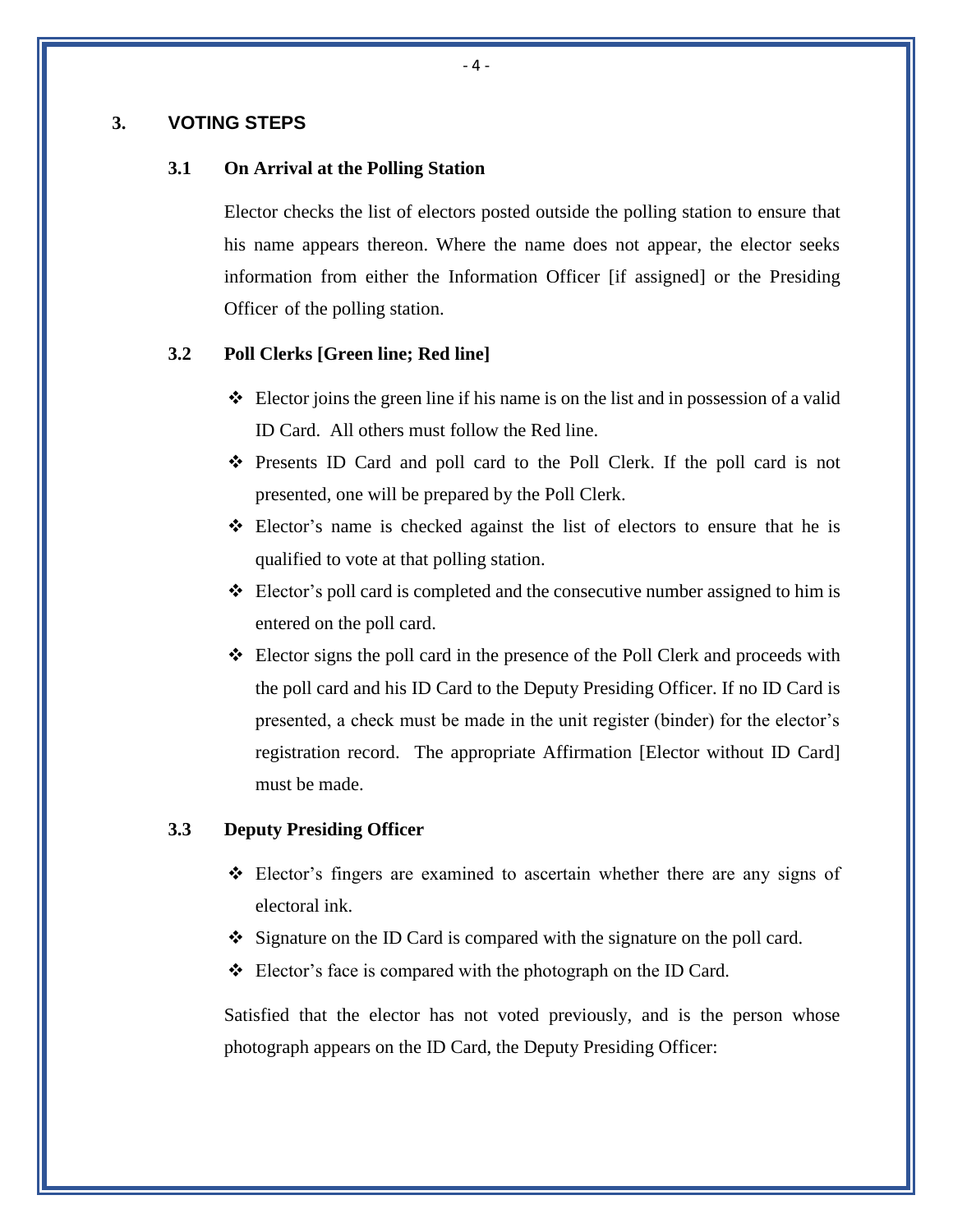- $\triangle$  Asks the elector if he knows how to mark the ballot paper. If the answer is negative, the elector is shown how to mark the ballot paper with the aid of a guidance ballot paper;
- Removes a ballot paper from the stub by tearing along the perforated line, and enters the polling station number and his initials in the space provided at the back of the ballot paper;
- Demonstrates to the elector how to fold the ballot paper in such a manner that the polling station number and his initials are visible on the folded ballot; and
- $\bullet$  Gives the elector the ballot paper, poll card and ID Card, if any, and directs him to the voting booth; where with the stamp or writing instrument provided he will place an "X" in the space next to the name and symbol of the one candidate of his choice. The elector will be further advised that after marking the ballot paper he should fold it as demonstrated and proceed to the Ballot Box Officer.

#### **3.4 Voting Booth**

- Elector arrives at the voting booth and, in private, marks the ballot paper for the candidate of his choice with the stamp or instrument provided.
- Folds the ballot paper as directed and proceeds to the Ballot Box Officer. **[Where the ballot paper has not been properly folded, the voter is sent back to the voting booth to do so].**

#### **3.5 Ballot Box Officer**

- $\div$  Elector goes to the Ballot Box Officer and displays the folded ballot paper so that the Ballot Box Officer may see the polling station number and the initials of the Deputy Presiding Officer, and hands over his poll card.
- Immerses his right index finger in the electoral ink as requested.
- $\div$  Places the ballot in the ballot box.
- $\triangleleft$  Leaves the polling station through the exit.

The Ballot Box Officer indicates on the poll card that the elector has voted, and inserts it into the poll card box.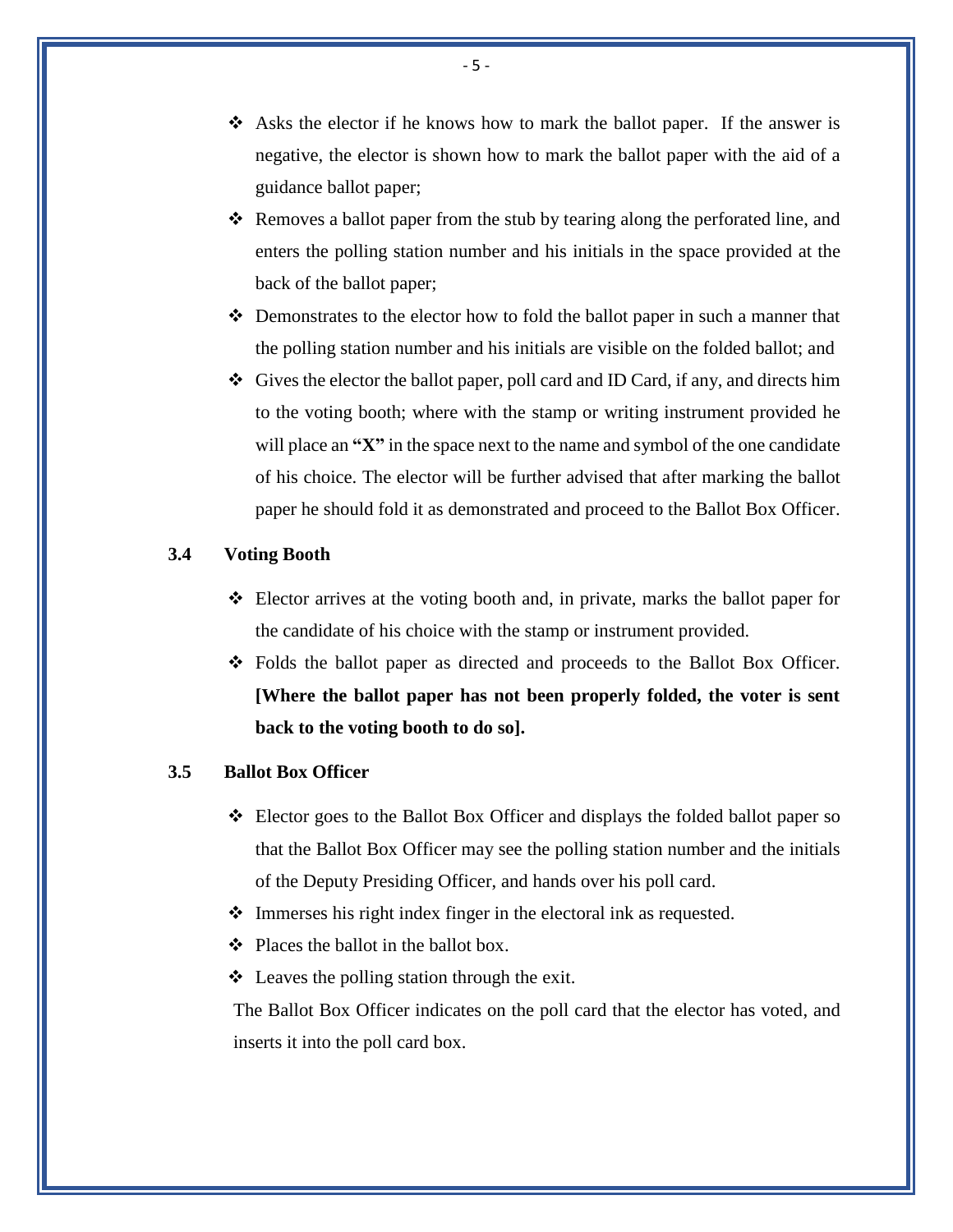#### **4. FUNCTIONS OF THE POLLING AGENT**

**4.1 Prior to Start of Polling [Polling Day]**

**It is advisable that the Polling Agents arrive at their designated station at least two hours before the official opening of the poll in order to witness the preparations for the poll.**

The Polling Agent:

- Arrives at the assigned polling station and presents his letter of appointment and Declaration of Secrecy to the Presiding Officer;
- Witnesses the pre-poll preparations;
- $\triangle$  Examines the Forms to be used during polling and counting;
- $\div$  Witnesses the examination of the ballot box and the poll card box, and appends his signature to the Certificate confirming that both boxes were examined and found to be empty;
- $\div$  Witnesses the locking and positioning of the ballot box and the poll card box; and
- $\div$  Signs, as witness, the Certificate of the opening of the poll.

#### **4.2 During the Poll**

The Polling Agent, in possession of a copy of the revised list of electors and any attachment (supplemental list) provided by the candidate, is seated so as to be able to easily monitor the proceedings.

- $\div$  Checks the name of each elector called by the Poll Clerk, and places the consecutive number assigned by the Poll Clerk next to the elector's name on his list.
- May, through the Presiding Officer, challenge the entitlement of a person to vote. **It is important to note that where an elector, so challenged, takes an Oath in the form set out as Form No. 55 in the Prescribed Forms Rules, he is to be allowed to vote [ER 50 (4)].**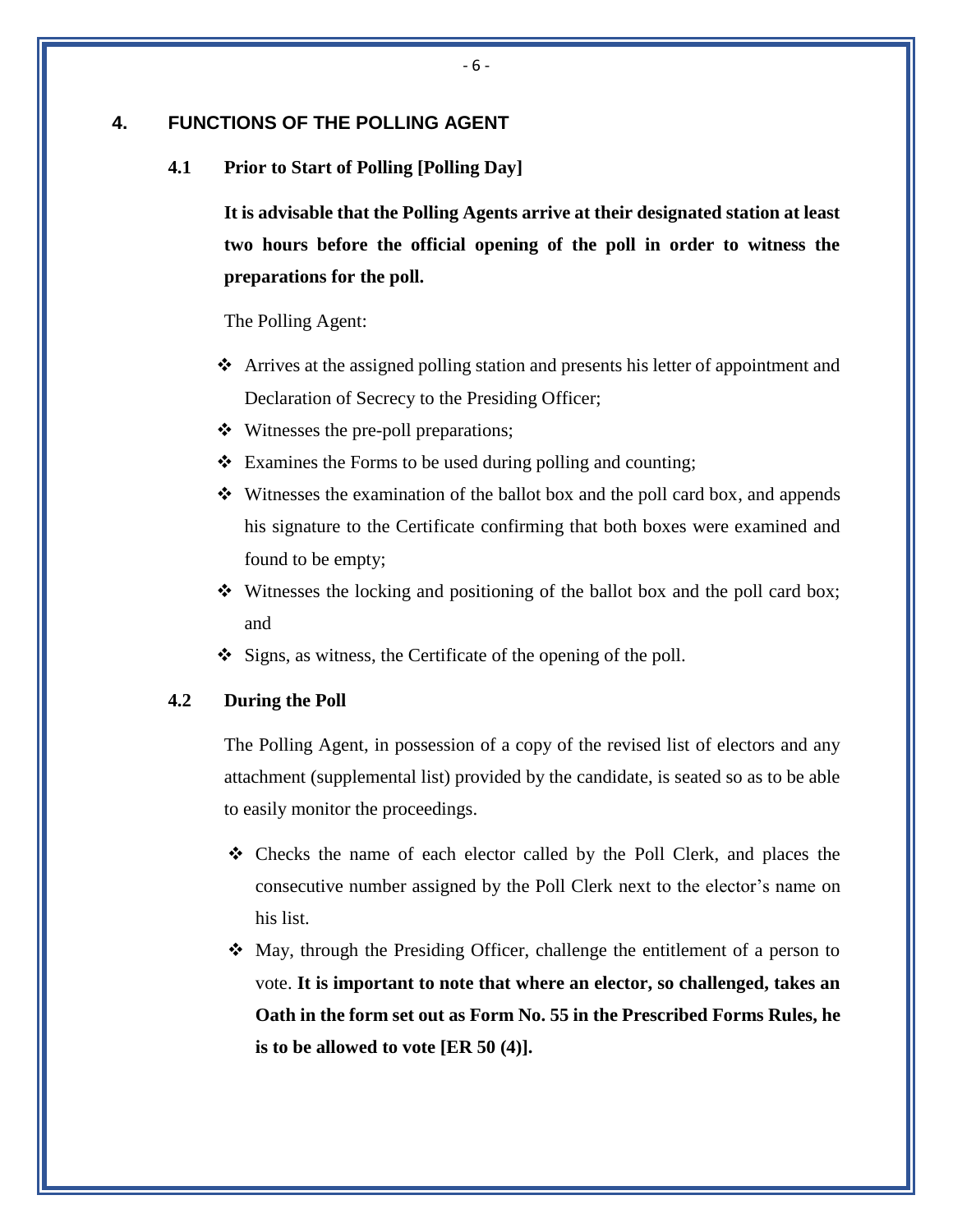- May declare to the Presiding Officer that he has reasonable cause to believe that the person seeking to vote has committed an offence of personation, and undertake to substantiate the charge in Court. [**NOTE**: according to **ER 52 (2)**, a person arrested under this rule shall not by reason thereof be prevented from voting].
- $\triangleleft$  May require the Presiding Officer to put to any elector the following questions: (a) Are you the same person whose name appears as A.B in the register of electors for this polling station?

(b) Have you already voted here or elsewhere at this election?

**Note:** Where the person answers the first question in the affirmative and the second question in the negative, he is permitted to vote **[ER 51 (1)(2)].**

 $\triangle$  May, on request, sign the poll card on behalf of an elector who is unable to do so due to the fact that he has no fingers on either hand **[ER 38 (8)]**.

#### **4.3 Close of the Poll**

The Polling Agent appends his signature to the Certificate of the Close of the Poll contained in the polling station diary in accordance with **ER 58.**

**Note: Where a Polling Agent leaves the polling station during the proceedings, he must re-enter the polling station at least one hour before the close of the poll. Failure to comply will result in him not being able to re-enter the polling station to witness the close or the count.**

#### **4.4 Count**

A Polling Agent is entitled to witness the counting process, and participates by recording on the tally sheet provided by the Presiding Officer, the number of votes cast for each Candidate as determined by the Presiding Officer.

 $\triangleleft$  May question the decision of the Presiding Officer with respect to the validity of a particular ballot. [In such an instance, the Presiding Officer writes the letter **"Q"** and his initials at the back of the ballot, and counts it for the candidate for whom he has decided it was cast.]